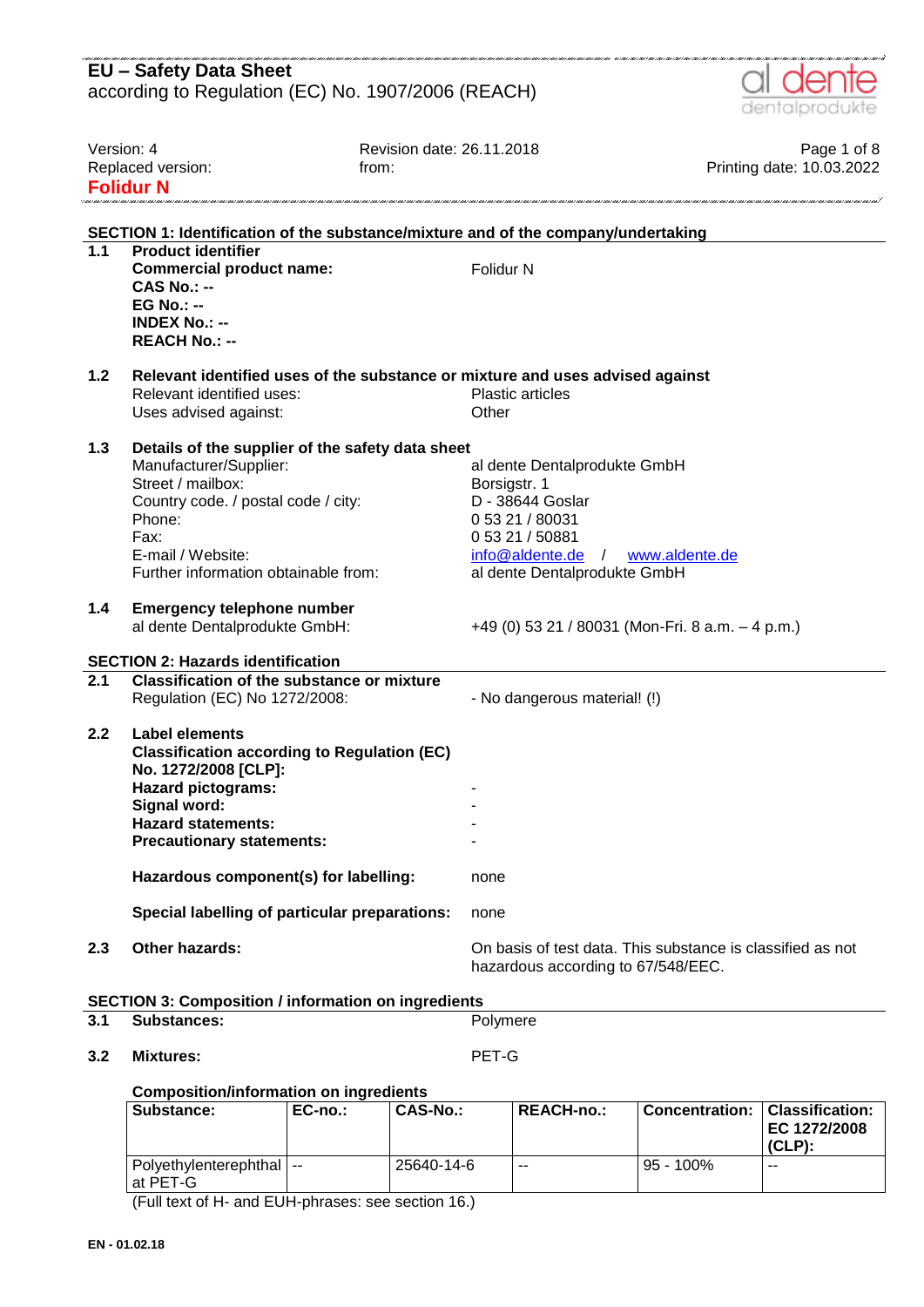

, no cho cho cho cho cho cho cho cho c

| Version: 4        | Revision date: 26.11.2018 | Page 2 of 8               |
|-------------------|---------------------------|---------------------------|
| Replaced version: | trom:                     | Printing date: 10.03.2022 |
| <b>Folidur N</b>  |                           |                           |

|                  | <b>SECTION 4: First aid measures</b>          |                                                                 |
|------------------|-----------------------------------------------|-----------------------------------------------------------------|
| 4.1              | <b>Description on first aid measures:</b>     |                                                                 |
|                  | <b>General information:</b>                   | No special measures are necessary.                              |
|                  | <b>Following inhalation:</b>                  | Do not breathe dust. Dust should be exhausted directly at       |
|                  |                                               | the point of origin. Inhalation of dust may cause irritation of |
|                  |                                               | the respiratory system.                                         |
|                  | <b>Following skin contact:</b>                | No special measures are necessary. After contact with           |
|                  |                                               | molten product, cool skin area rapidly with cold water.         |
|                  |                                               | Immerse in cold water for a prolonged period.                   |
|                  |                                               | Burns caused by molten material must be treated clinically.     |
|                  |                                               | Irritating to skin. slightly irritant                           |
|                  | After eye contact:                            | Rinse immediately carefully and thoroughly with eye-bath        |
|                  |                                               | or water. In case of troubles or persistent symptoms,           |
|                  |                                               | consult an ophthalmologist. Irritating to eyes.                 |
|                  |                                               | Dust protection goggles.                                        |
|                  | After ingestion:                              | No special measures are necessary.                              |
|                  |                                               |                                                                 |
| 4.2              | Most important symptoms and effects, both     | No information available.                                       |
|                  | acute and delayed:                            |                                                                 |
|                  |                                               | No information available.                                       |
| 4.3              | Indication of any immediate medical           |                                                                 |
|                  | attention and special treatment needed:       |                                                                 |
|                  | <b>SECTION 5: Firefighting measures</b>       |                                                                 |
| $\overline{5.1}$ | <b>Extinguishing media:</b>                   |                                                                 |
|                  | Suitable extinguishing media:                 | Extinguishing powder. Carbon dioxide. alcohol resistant         |
|                  |                                               | foam. Water spray.                                              |
|                  | Unsuitable extinguishing media:               | High power water jet.                                           |
|                  |                                               |                                                                 |
| 5.2              | Special hazards arising from the substance    | In case of fire may be liberated: Carbon dioxide (CO2).         |
|                  | or mixture:                                   | Carbon monoxide. Sulphur dioxide (SO2).                         |
|                  |                                               | Formaldehyde.                                                   |
|                  |                                               |                                                                 |
| 5.3              | <b>Advice for firefighters:</b>               |                                                                 |
|                  | <b>General information:</b>                   | Use water spray jet to protect personnel and to cool            |
|                  |                                               | endangered containers.                                          |
|                  |                                               |                                                                 |
|                  | Special protective equipment for              | In case of fire: Wear self-contained breathing apparatus.       |
|                  | firefighters:                                 | Protective clothing.                                            |
|                  | <b>SECTION 6: Accidental release measures</b> |                                                                 |
| 6.1              | Personal precautions, protective equipment    | No special measures are necessary.                              |
|                  | and emergency procedures:                     |                                                                 |
|                  |                                               |                                                                 |
| 6.2              | <b>Environmental precautions:</b>             | Do not allow to enter into surface water or drains. Do not      |
|                  |                                               | allow to enter into soil/subsoil.                               |
|                  |                                               |                                                                 |
| 6.3              | Methods and material for containment and      | Take up mechanically, placing in appropriate containers for     |
|                  | cleaning up                                   | disposal.                                                       |
|                  |                                               |                                                                 |
| 6.4              | <b>Reference to other sections:</b>           | Treat the recovered material as prescribed in the section       |
|                  |                                               | on waste disposal.                                              |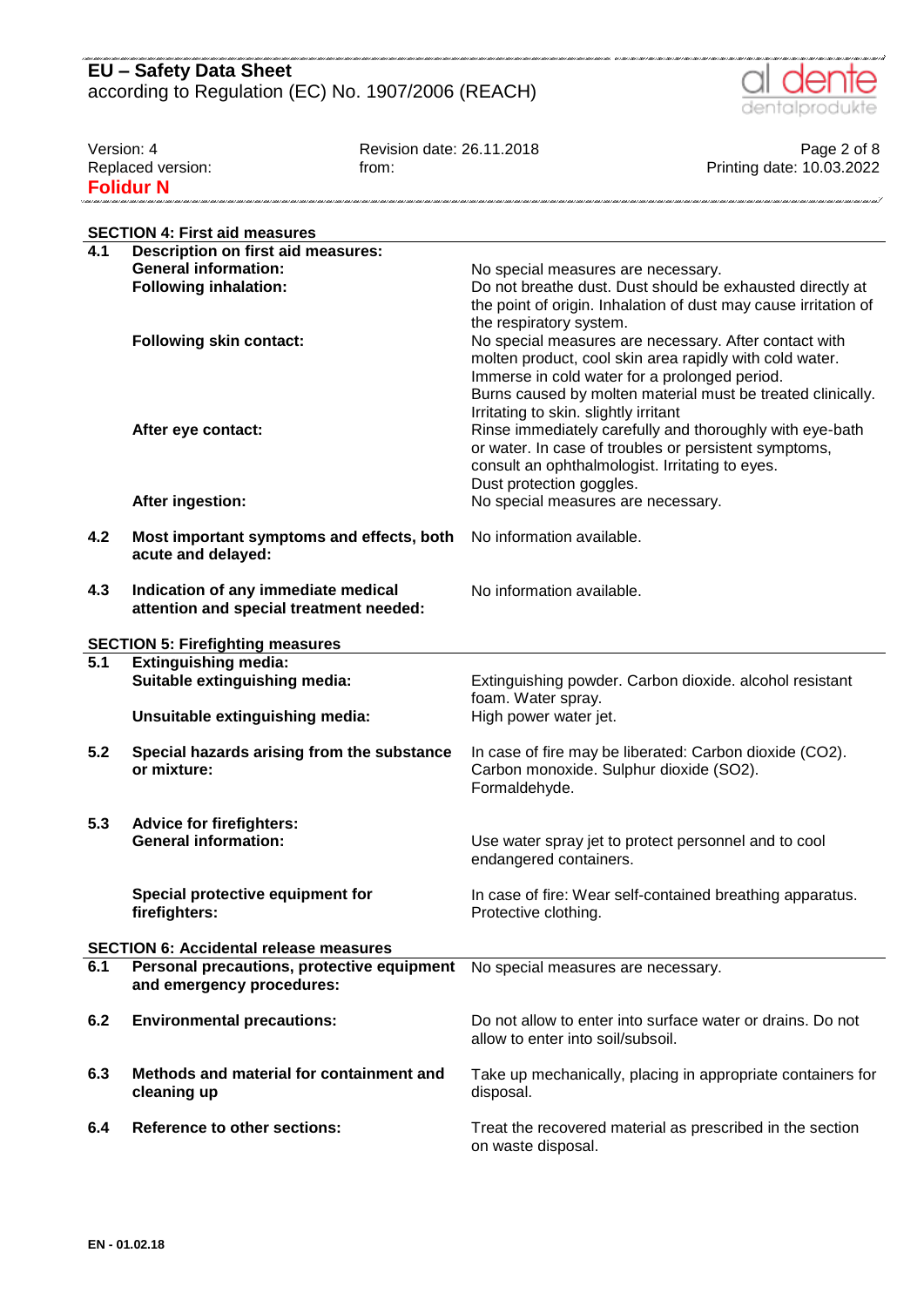#### ance ince incorporate incorporate incorporate in anciente **EU – Safety Data Sheet** according to Regulation (EC) No. 1907/2006 (REACH)



| Version: 4        | Revision date: 26.11.2018 | Page 3 of 8               |
|-------------------|---------------------------|---------------------------|
| Replaced version: | trom:                     | Printing date: 10.03.2022 |
| <b>Folidur N</b>  |                           |                           |
|                   |                           |                           |
|                   |                           |                           |

## **SECTION 7: Handling and storage**

| 7.1 | <b>Precautions for safe handling</b><br>Advices on safe handling:                                                                                        | Avoid generation of dust. Dust must be exhausted directly                                           |  |  |  |
|-----|----------------------------------------------------------------------------------------------------------------------------------------------------------|-----------------------------------------------------------------------------------------------------|--|--|--|
|     | Precautions against fire and explosion:                                                                                                                  | at the point of origin.<br>Keep away from sources of ignition - No smoking. Keep<br>away from heat. |  |  |  |
| 7.2 | Conditions for safe storage, including any incompatibilities<br>Requirements for storage rooms and<br>Keep container tightly closed and dry.<br>vessels: |                                                                                                     |  |  |  |
|     | Hints on joint storage:                                                                                                                                  | Conditions to avoid: UV-radiation/sunlight.                                                         |  |  |  |
|     | Storage class:                                                                                                                                           | 11                                                                                                  |  |  |  |
|     |                                                                                                                                                          |                                                                                                     |  |  |  |

**7.3 Specific end use(s):** Observe instructions for use.

### **SECTION 8: Exposure controls/personal protection**

## **8.1 Control parameters**

#### **Occupational exposure limit value**

|  | Substance:   CAS-No.:   Source:   Occupational | <b>∣Occupational</b>        | l Limitation of | <b>Remark:</b> |
|--|------------------------------------------------|-----------------------------|-----------------|----------------|
|  | l exposure limit                               | <b>⊥exposure limit</b>      | <b>exposure</b> |                |
|  | value:[ppm]                                    | value: [mɑ/m <sup>3</sup> ] | peaks:          |                |

### **Substance with a common (EC) occupational exposure limit value**

| Substance:   CAS-No.: |  | Source:   Occupational | <b>∣Occupational</b>        | Limitation of    | <b>Remark:</b> |
|-----------------------|--|------------------------|-----------------------------|------------------|----------------|
|                       |  | l exposure limit       | <b>∣exposure limit</b>      | <b>Lexposure</b> |                |
|                       |  | value:[ppm]            | value: [mɑ/m <sup>3</sup> ] | peaks:           |                |

#### **DNEL-/PNEC-values**

| Substance:                                                         | <b>CAS-No.:</b> | <b>DNEL/DMEL</b>                                                                                                                             |  |  |
|--------------------------------------------------------------------|-----------------|----------------------------------------------------------------------------------------------------------------------------------------------|--|--|
| <b>PNEC Value</b>                                                  |                 |                                                                                                                                              |  |  |
| Substance:                                                         | <b>CAS-No.:</b> | <b>PNEC</b>                                                                                                                                  |  |  |
| Remark:                                                            |                 | none                                                                                                                                         |  |  |
| <b>Exposure controls</b><br><b>Occupational exposure controls:</b> |                 | none                                                                                                                                         |  |  |
| <b>General protection and hygiene measures:</b>                    |                 | When using do not eat, drink, smoke, sniff. Wash hands<br>before breaks and after work. Take off immediately all<br>contaminated clothing.   |  |  |
| <b>Personal protection equipment:</b>                              |                 | Minimum standard for preventive measures while handling<br>with working materials are specified in the<br>TRGS 500. Dust protection goggles. |  |  |
| <b>Respiratory protection:</b>                                     |                 | With correct and proper use, and under normal conditions,<br>breathing protection is not required. Technical ventilation of<br>workplace.    |  |  |
| <b>Hand protection:</b>                                            |                 | See chapter 7. No additional measures necessary.                                                                                             |  |  |

**8.2 Exposure controls**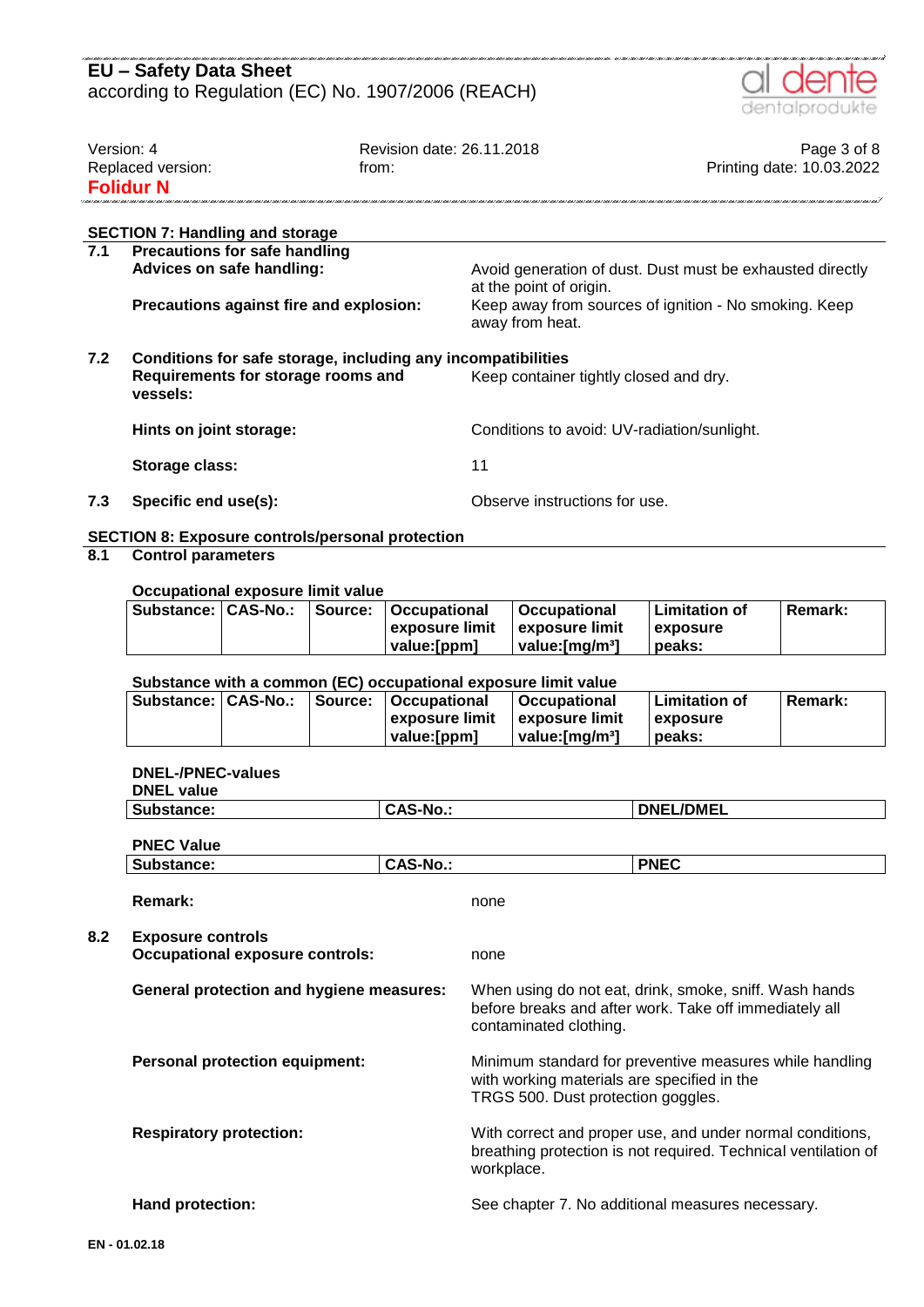

| Version: 4 | Replaced version:<br><b>Folidur N</b>                                                                                                                                                                                                                                                                                                                                                                                                                                                                          | Revision date: 26.11.2018<br>from: |                                                             |                 | Page 4 of 8<br>Printing date: 10.03.2022                                                                                                                                                                                                      |
|------------|----------------------------------------------------------------------------------------------------------------------------------------------------------------------------------------------------------------------------------------------------------------------------------------------------------------------------------------------------------------------------------------------------------------------------------------------------------------------------------------------------------------|------------------------------------|-------------------------------------------------------------|-----------------|-----------------------------------------------------------------------------------------------------------------------------------------------------------------------------------------------------------------------------------------------|
|            | <b>Eye/face protection:</b>                                                                                                                                                                                                                                                                                                                                                                                                                                                                                    |                                    | Dust protection goggles.                                    |                 |                                                                                                                                                                                                                                               |
|            | <b>Body protection:</b>                                                                                                                                                                                                                                                                                                                                                                                                                                                                                        |                                    | Not required.                                               |                 |                                                                                                                                                                                                                                               |
|            | <b>Environmental exposure controls:</b>                                                                                                                                                                                                                                                                                                                                                                                                                                                                        |                                    | Refer to chapter 7. No further action is necessary.         |                 |                                                                                                                                                                                                                                               |
|            | <b>Consumer exposure controls:</b>                                                                                                                                                                                                                                                                                                                                                                                                                                                                             |                                    | Refer to chapter 7. No further action is necessary.         |                 |                                                                                                                                                                                                                                               |
|            | <b>Exposure Scenario:</b>                                                                                                                                                                                                                                                                                                                                                                                                                                                                                      |                                    | none                                                        |                 |                                                                                                                                                                                                                                               |
|            | <b>SECTION 9: Physical and chemical properties</b>                                                                                                                                                                                                                                                                                                                                                                                                                                                             |                                    |                                                             |                 |                                                                                                                                                                                                                                               |
| 9.1        | Information on basic physical and chemical properties<br>Appearance:<br><b>Physical state:</b><br>Colour:<br>Odour:<br><b>Odour threshold:</b>                                                                                                                                                                                                                                                                                                                                                                 |                                    | solid<br>various<br>characteristically<br>No data available |                 |                                                                                                                                                                                                                                               |
|            | Safety relevant basis data                                                                                                                                                                                                                                                                                                                                                                                                                                                                                     | <b>Parameter</b>                   | Value                                                       | Unit            | Remark                                                                                                                                                                                                                                        |
|            | pH:<br><b>Melting point/freezing</b><br>point:                                                                                                                                                                                                                                                                                                                                                                                                                                                                 | Vicat                              | 80                                                          | °C              | not applicable                                                                                                                                                                                                                                |
|            | Initial boiling point and<br>boiling range:<br><b>Flash point:</b><br><b>Evaporation rate:</b><br>Flammability (solid, gas):<br><b>Explosive properties:</b><br>Lower flammability or<br>explosive limits:<br><b>Upper flammability or</b><br>explosive limits:<br>Vapour pressure:<br>Vapour density:<br><b>Relative density:</b><br>Density:<br>Solubility(ies):<br><b>Water solubility:</b><br>Fat solubility:<br><b>Partition coefficient:</b><br>n-octanol/water:<br><b>Auto-ignition</b><br>temperature: |                                    | $>250$ °C<br>400 °C                                         | 1,27 $g/cm^{3}$ | not determined<br>not applicable<br>not determined<br>not explosive.<br>not applicable<br>not applicable<br>not applicable<br>not applicable<br>not determined<br>not determined<br>practically insoluble<br>not determined<br>not determined |
|            | <b>Decomposition</b><br>temperature:<br><b>Viscosity:</b><br><b>Oxidising properties:</b><br><b>Solvent content:</b>                                                                                                                                                                                                                                                                                                                                                                                           |                                    | $>280$ °C                                                   |                 | not applicable<br>not determined<br>not applicable                                                                                                                                                                                            |

**9.2 Other information: Observe technical data sheet.**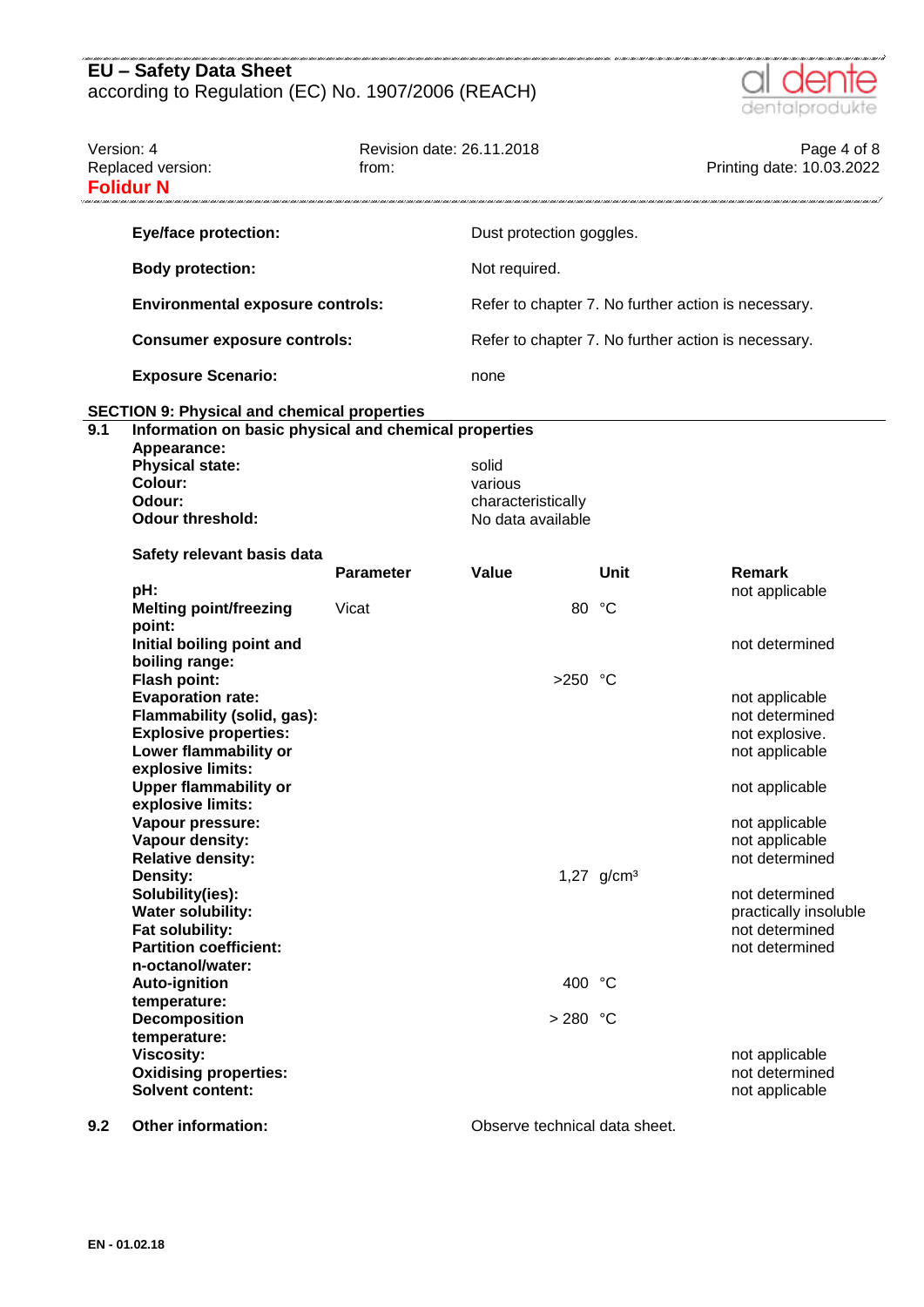|                                              | <b>EU - Safety Data Sheet</b>                                                                                                                           |                                    |                                                                                                          |                                                                                                        |  |
|----------------------------------------------|---------------------------------------------------------------------------------------------------------------------------------------------------------|------------------------------------|----------------------------------------------------------------------------------------------------------|--------------------------------------------------------------------------------------------------------|--|
|                                              | according to Regulation (EC) No. 1907/2006 (REACH)                                                                                                      |                                    |                                                                                                          | dentalprodukte                                                                                         |  |
| Version: 4                                   | Replaced version:<br><b>Folidur N</b>                                                                                                                   | Revision date: 26.11.2018<br>from: |                                                                                                          | Page 5 of 8<br>Printing date: 10.03.2022                                                               |  |
|                                              | <b>SECTION 10: Stability and reactivity</b>                                                                                                             |                                    |                                                                                                          |                                                                                                        |  |
|                                              | 10.1 Reactivity:                                                                                                                                        |                                    |                                                                                                          | No hazardous reaction when handled and stored according                                                |  |
| 10.3<br>10.4<br>10.5<br>10.6                 | 10.2 Chemical stability:<br>Possibility of hazardous reactions:<br>Conditions to avoid:<br>Incompatible materials:<br>Hazardous decomposition products: |                                    | to provisions.<br>No data available.<br>UV-radiation/sunlight.<br>Acid Base Oxidizing agent<br>aldehydes | Reacts with: Solvents/Thinner Etchant and acids<br>Hydrocarbons. Carbon dioxide (CO2) Carbon monoxide. |  |
| <b>SECTION 11: Toxicological information</b> |                                                                                                                                                         |                                    |                                                                                                          |                                                                                                        |  |
| 11.1                                         | Information on toxicological effects:                                                                                                                   |                                    | Medical device product<br>Cytotoxtest: no abnormality detected                                           |                                                                                                        |  |
|                                              | M-factor:<br><b>Acute toxicity (oral):</b>                                                                                                              |                                    | <b>Acute toxicity (dermal):</b><br><b>Acute toxicity (inhalative):</b>                                   |                                                                                                        |  |
|                                              | <b>Acute toxicity</b>                                                                                                                                   |                                    |                                                                                                          |                                                                                                        |  |
|                                              | Substance:                                                                                                                                              | <b>CAS-No.:</b>                    |                                                                                                          | <b>Toxicological information</b>                                                                       |  |
|                                              | <b>Skin corrosion/irritation:</b>                                                                                                                       |                                    | In the case of the formation of dust.                                                                    |                                                                                                        |  |
|                                              | Serious eye damage/irritation:                                                                                                                          |                                    | Irritating to eyes. In the case of the formation of dust.                                                |                                                                                                        |  |
|                                              | <b>Respiratory or skin sensitisation:</b>                                                                                                               |                                    | Toxicological data are not available.                                                                    |                                                                                                        |  |
|                                              | CMR effects (carcinogenicity, mutagenicity and toxicity for reproduction)<br>Carcinogenicity:<br>Germ cell mutagenicity:<br>Reproductive toxicity:      |                                    | No indications of human carcinogenicity exist.<br>Toxicological data are not available.                  | No indications of human germ cell mutagenicity exist.                                                  |  |
|                                              | <b>STOT-single exposure:</b>                                                                                                                            |                                    | No information available.                                                                                |                                                                                                        |  |
|                                              | <b>STOT-repeated exposure:</b>                                                                                                                          |                                    | No information available.                                                                                |                                                                                                        |  |
|                                              | <b>Aspiration hazard:</b>                                                                                                                               |                                    | system.                                                                                                  | Inhalation of dust may cause irritation of the respiratory                                             |  |
|                                              | <b>SECTION 12: Ecological information</b>                                                                                                               |                                    |                                                                                                          |                                                                                                        |  |
| 12.1                                         | <b>Toxicity:</b>                                                                                                                                        |                                    | none                                                                                                     |                                                                                                        |  |
|                                              | <b>Ecotoxicity</b>                                                                                                                                      |                                    |                                                                                                          |                                                                                                        |  |
|                                              | Substance:                                                                                                                                              | <b>CAS-No.:</b>                    |                                                                                                          | <b>Ecotoxicity</b>                                                                                     |  |
| 12.2                                         | <b>Persistence and degradability:</b>                                                                                                                   |                                    | No information available.                                                                                |                                                                                                        |  |
| 12.3                                         | <b>Bioaccumulative potential:</b>                                                                                                                       |                                    | No information available.                                                                                |                                                                                                        |  |
| 12.4                                         | <b>Mobility in soil:</b>                                                                                                                                |                                    | No information available.                                                                                |                                                                                                        |  |
| 12.5                                         | <b>Results of PBT and vPvB assessment:</b>                                                                                                              |                                    | not applicable                                                                                           |                                                                                                        |  |

**12.6 Other adverse effects:** No information available.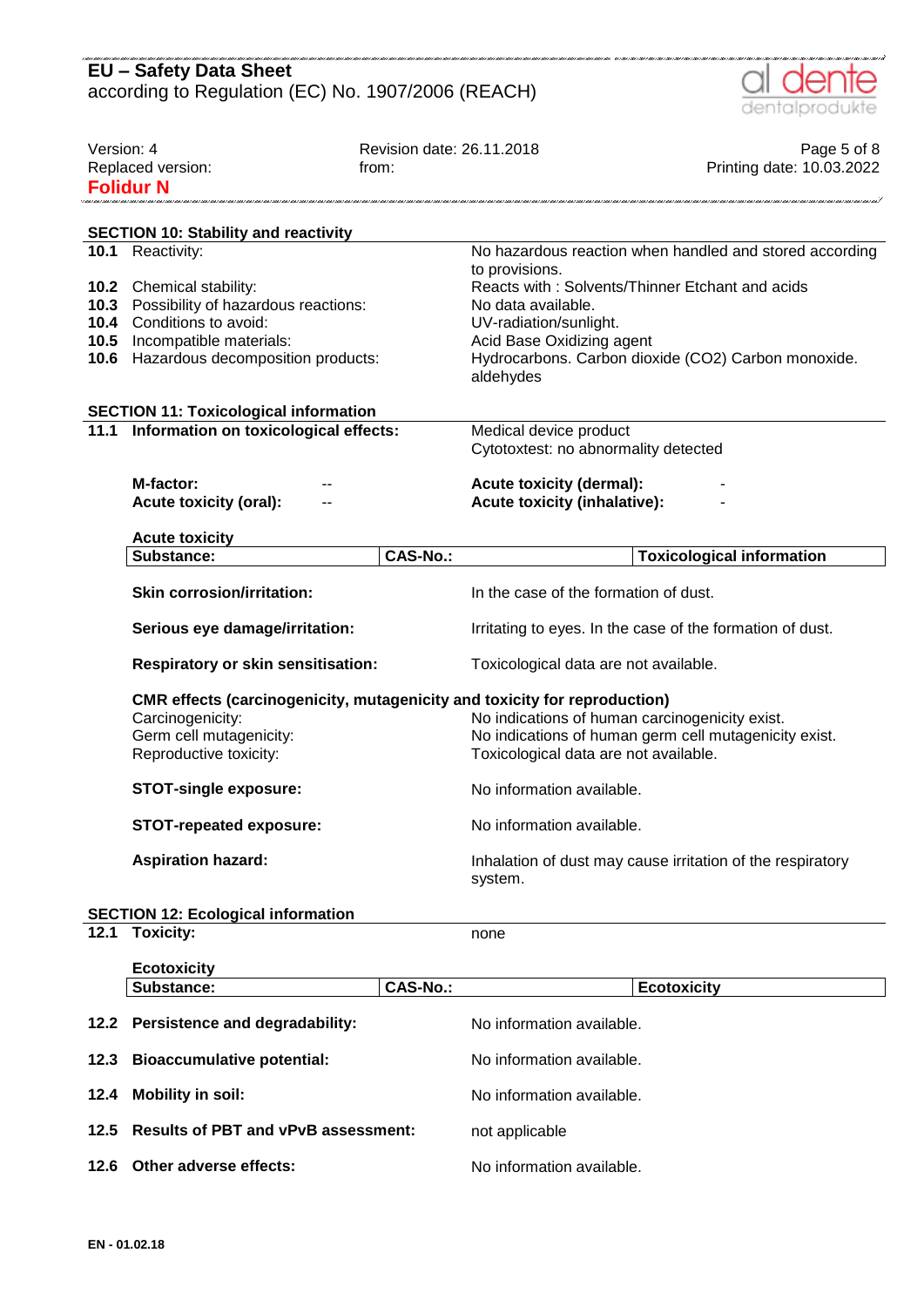

| Version: 4 | Replaced version:<br><b>Folidur N</b>                                                                                                                       | Revision date: 26.11.2018<br>from: |                                                                                                                                                                                                                   | Page 6 of 8<br>Printing date: 10.03.2022 |
|------------|-------------------------------------------------------------------------------------------------------------------------------------------------------------|------------------------------------|-------------------------------------------------------------------------------------------------------------------------------------------------------------------------------------------------------------------|------------------------------------------|
|            |                                                                                                                                                             |                                    |                                                                                                                                                                                                                   |                                          |
|            | <b>SECTION 13: Disposal considerations</b>                                                                                                                  |                                    |                                                                                                                                                                                                                   |                                          |
| 13.1       | <b>Waste treatment methods:</b>                                                                                                                             |                                    |                                                                                                                                                                                                                   |                                          |
|            | <b>Appropriate disposal/Product:</b>                                                                                                                        |                                    | Can be incinerated together with household waste in<br>compliance with applicable technical regulations<br>following consultation with approved waste disposal<br>management companies and authorities in charge. |                                          |
|            | Appropriate disposal / Package:                                                                                                                             |                                    | Dispose of waste according to applicable legislation.                                                                                                                                                             |                                          |
|            | List of proposed waste codes/waste<br>designations in accordance with EWC:                                                                                  |                                    | Consult the appropriate local waste disposal expert about<br>waste disposal.                                                                                                                                      |                                          |
|            | Waste code product:<br>Waste code packaging:                                                                                                                |                                    |                                                                                                                                                                                                                   |                                          |
|            |                                                                                                                                                             |                                    |                                                                                                                                                                                                                   |                                          |
|            | <b>SECTION 14: Transport information</b>                                                                                                                    |                                    |                                                                                                                                                                                                                   |                                          |
| 14.1       | <b>UN number</b>                                                                                                                                            |                                    |                                                                                                                                                                                                                   |                                          |
|            | <b>UN No.:</b>                                                                                                                                              |                                    |                                                                                                                                                                                                                   |                                          |
|            | 14.2 UN proper shipping name                                                                                                                                |                                    |                                                                                                                                                                                                                   |                                          |
|            | ADR / RID:                                                                                                                                                  |                                    |                                                                                                                                                                                                                   |                                          |
|            | IMDG / ICAO-TI / IATA-DGR:                                                                                                                                  |                                    |                                                                                                                                                                                                                   |                                          |
| 14.3       | Transport hazard class(es)                                                                                                                                  |                                    |                                                                                                                                                                                                                   |                                          |
|            | Hazard label(s):                                                                                                                                            |                                    | <b>Classification Code:</b>                                                                                                                                                                                       |                                          |
| 14.4       | <b>Packing group:</b>                                                                                                                                       |                                    | ۰.                                                                                                                                                                                                                |                                          |
| 14.5       | <b>Environmental hazards:</b><br>Labelling environmentally hazardous<br>substances<br>ADR/RID / IMDG-Code / ICAO-TI / IATA-DGR:<br><b>Marine Pollutant:</b> |                                    | no<br>no                                                                                                                                                                                                          |                                          |
|            | 14.6 Special precautions for user:                                                                                                                          |                                    |                                                                                                                                                                                                                   |                                          |
|            | <b>Land transport (ADR/RID)</b>                                                                                                                             |                                    |                                                                                                                                                                                                                   |                                          |
|            | <b>Transport category:</b><br><b>Special provisions:</b><br>--                                                                                              |                                    | <b>Tunnel restriction code:</b><br>Limited quantity (LQ):                                                                                                                                                         |                                          |
|            |                                                                                                                                                             |                                    |                                                                                                                                                                                                                   |                                          |
|            | Sea transport (IMDG)                                                                                                                                        |                                    |                                                                                                                                                                                                                   |                                          |
|            | EmS-No:                                                                                                                                                     |                                    |                                                                                                                                                                                                                   |                                          |
|            | <b>Special provisions:</b>                                                                                                                                  |                                    | Limited quantity (LQ):                                                                                                                                                                                            |                                          |
| 14.7       | Transport in bulk according to Annex II of<br><b>Marpol and the IBC Code:</b>                                                                               |                                    | Remark: No dangerous good in sense of these transport<br>regulations.                                                                                                                                             |                                          |
|            | <b>SECTION 15: Regulatory information</b>                                                                                                                   |                                    |                                                                                                                                                                                                                   |                                          |
| 15.1       | Safety, health and environmental regulations/legislation specific for the substance or mixture                                                              |                                    |                                                                                                                                                                                                                   |                                          |
|            | Regulation (EC) No 166/2006 concerning the No information available.                                                                                        |                                    |                                                                                                                                                                                                                   |                                          |
|            | establishment of a European Pollutant                                                                                                                       |                                    |                                                                                                                                                                                                                   |                                          |
|            | <b>Release and Transfer Register:</b><br>Regulation (EC) No 1005/2009 on substance                                                                          |                                    | No information available.                                                                                                                                                                                         |                                          |
|            | that deplete the ozone layer:                                                                                                                               |                                    |                                                                                                                                                                                                                   |                                          |
|            | Regulation (EC) No 648/2004 on detergents:                                                                                                                  |                                    | No information available.                                                                                                                                                                                         |                                          |
|            | Regulation (EC) No 850/2004 on persistent<br>organic pollutants:                                                                                            |                                    | No information available.                                                                                                                                                                                         |                                          |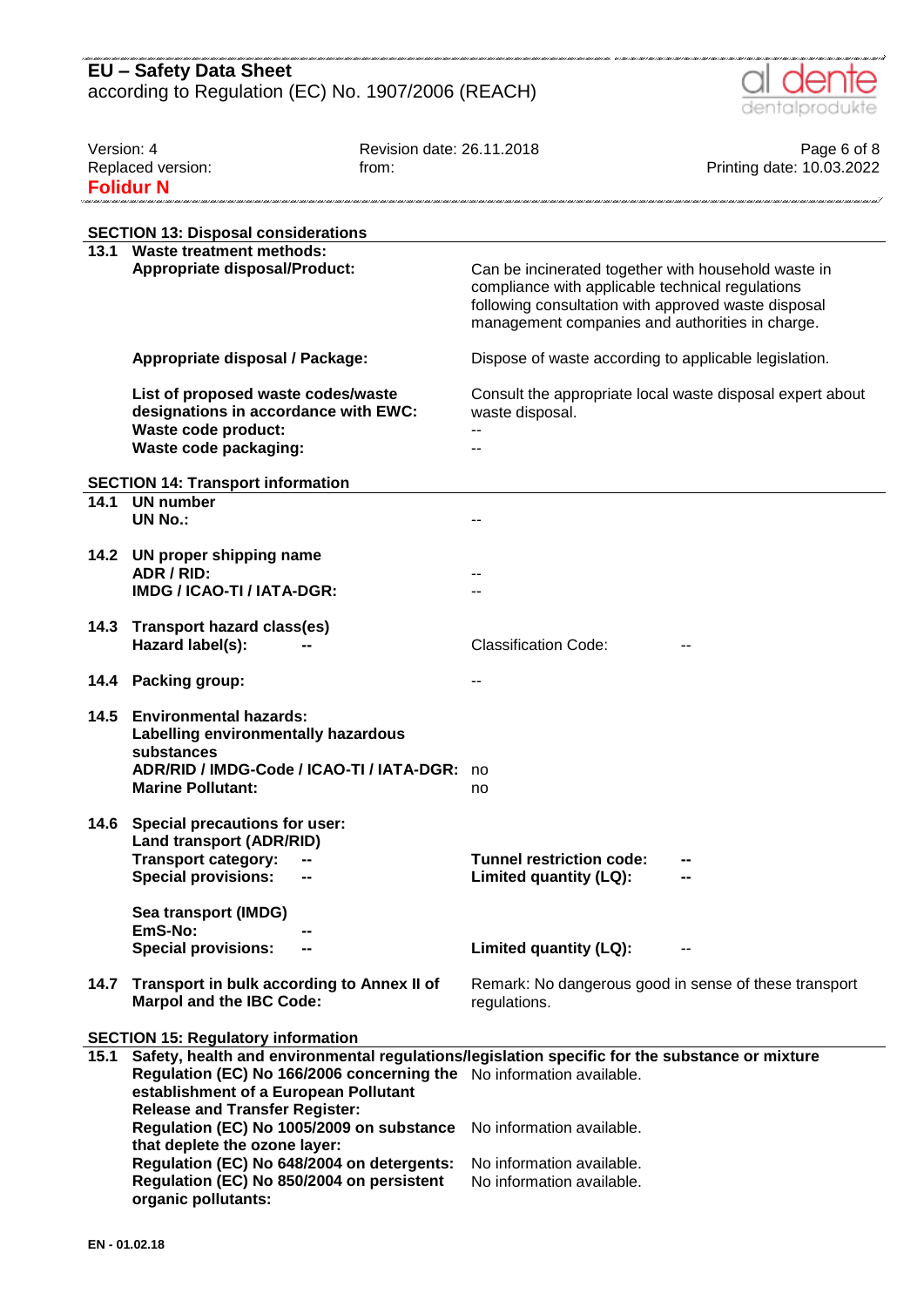| EU - Safety Data Sheet                             |  |
|----------------------------------------------------|--|
| according to Regulation (EC) No. 1907/2006 (REACH) |  |



| Version: 4 | Replaced version:<br><b>Folidur N</b>                                                                                                                                                                                                                                                                                                                                                                                                                                                                                                                                                                                                         | Revision date: 26.11.2018<br>from:                                                                                                                                                                                                                 |                                                                                                                                                                  | Page 7 of 8<br>Printing date: 10.03.2022 |  |
|------------|-----------------------------------------------------------------------------------------------------------------------------------------------------------------------------------------------------------------------------------------------------------------------------------------------------------------------------------------------------------------------------------------------------------------------------------------------------------------------------------------------------------------------------------------------------------------------------------------------------------------------------------------------|----------------------------------------------------------------------------------------------------------------------------------------------------------------------------------------------------------------------------------------------------|------------------------------------------------------------------------------------------------------------------------------------------------------------------|------------------------------------------|--|
|            | Regulation (EU) No 649/2012 concerning the<br>export and import of dangerous chemicals:<br><b>Restrictions according to Title VIII of</b><br><b>Regulation (EC) No 1907/2006:</b><br><b>National regulations:</b>                                                                                                                                                                                                                                                                                                                                                                                                                             |                                                                                                                                                                                                                                                    | No information available.<br>No information available.<br>Observe in addition any national regulations!                                                          |                                          |  |
|            | <b>Restrictions of occupation:</b><br>Other regulations, restrictions and<br>prohibition regulations:<br>15.2 Chemical safety assessment:                                                                                                                                                                                                                                                                                                                                                                                                                                                                                                     |                                                                                                                                                                                                                                                    | none<br>none<br>For this substance a chemical safety assessment has not<br>been carried out.                                                                     |                                          |  |
|            |                                                                                                                                                                                                                                                                                                                                                                                                                                                                                                                                                                                                                                               |                                                                                                                                                                                                                                                    |                                                                                                                                                                  |                                          |  |
|            | <b>SECTION 16: Other information</b>                                                                                                                                                                                                                                                                                                                                                                                                                                                                                                                                                                                                          |                                                                                                                                                                                                                                                    |                                                                                                                                                                  |                                          |  |
|            | Relevant H- and EUH-phrases (Number and full text)<br><b>Hazard statements</b>                                                                                                                                                                                                                                                                                                                                                                                                                                                                                                                                                                |                                                                                                                                                                                                                                                    |                                                                                                                                                                  |                                          |  |
|            | <b>Training advice:</b>                                                                                                                                                                                                                                                                                                                                                                                                                                                                                                                                                                                                                       |                                                                                                                                                                                                                                                    | none                                                                                                                                                             |                                          |  |
|            | <b>Recommended restrictions of use:</b>                                                                                                                                                                                                                                                                                                                                                                                                                                                                                                                                                                                                       |                                                                                                                                                                                                                                                    | none                                                                                                                                                             |                                          |  |
|            | <b>Further information:</b><br>The above information describes exclusively the safety requirements of the product and is based on our<br>present-day knowledge. The information is intended to give you advice about the safe handling of the<br>product named in this safety data sheet, for storage, processing, transport and disposal. The information<br>cannot be transferred to other products. In the case of mixing the product with other products or in the case<br>of processing, the information on this safety data sheet is not necessarily valid for the new made-up<br>material.<br><b>Documentation of changes:</b><br>none |                                                                                                                                                                                                                                                    |                                                                                                                                                                  |                                          |  |
|            | Key literature references and sources for<br>none<br>data:                                                                                                                                                                                                                                                                                                                                                                                                                                                                                                                                                                                    |                                                                                                                                                                                                                                                    |                                                                                                                                                                  |                                          |  |
|            | <b>Abbreviations and acronyms:</b>                                                                                                                                                                                                                                                                                                                                                                                                                                                                                                                                                                                                            |                                                                                                                                                                                                                                                    |                                                                                                                                                                  |                                          |  |
|            | AC:<br>ACGIH:                                                                                                                                                                                                                                                                                                                                                                                                                                                                                                                                                                                                                                 | Artikelkategorie (Article Category)<br>Rat für Arbeitsschutz und Gefahrstoffe, Amerika (American Conference of<br>Government Industrial Hygienists)                                                                                                |                                                                                                                                                                  |                                          |  |
|            | ADN:                                                                                                                                                                                                                                                                                                                                                                                                                                                                                                                                                                                                                                          |                                                                                                                                                                                                                                                    | Europäisches Übereinkommen über die internationale Beförderung gefährlicher<br>Güter auf Binnengewässern (Accord européen relatif au transport international des |                                          |  |
|            | ADR:                                                                                                                                                                                                                                                                                                                                                                                                                                                                                                                                                                                                                                          | marchandises dangereuses par voies de navigation intérieures)<br>Europäisches Übereinkommen über die internationale Beförderung gefährlicher<br>Güter auf der Straße (Accord européen relatif transport des merchandises<br>dangereuses par route) |                                                                                                                                                                  |                                          |  |
|            | AGW:                                                                                                                                                                                                                                                                                                                                                                                                                                                                                                                                                                                                                                          | Arbeitsplatzgrenzwert                                                                                                                                                                                                                              |                                                                                                                                                                  |                                          |  |
|            | AOX:                                                                                                                                                                                                                                                                                                                                                                                                                                                                                                                                                                                                                                          | Adsorbierbare organisch gebundene Halogene (Adsorbable Organic halogen<br>compounds)                                                                                                                                                               |                                                                                                                                                                  |                                          |  |
|            | Bw:                                                                                                                                                                                                                                                                                                                                                                                                                                                                                                                                                                                                                                           | Körpergewicht (Body weight)                                                                                                                                                                                                                        |                                                                                                                                                                  |                                          |  |
|            | CMR:                                                                                                                                                                                                                                                                                                                                                                                                                                                                                                                                                                                                                                          | Stoffe klassifiziert als Krebserzeugend, Mutagen oder Reproduktionstoxisch<br>(Carcinogenic, Mutagenic, toxic for Reproduction)                                                                                                                    |                                                                                                                                                                  |                                          |  |
|            | CSR:                                                                                                                                                                                                                                                                                                                                                                                                                                                                                                                                                                                                                                          |                                                                                                                                                                                                                                                    | Stoffsicherheitsbericht (Chemical Safety Report)                                                                                                                 |                                          |  |
|            | DIN:<br>DNEL:                                                                                                                                                                                                                                                                                                                                                                                                                                                                                                                                                                                                                                 | l evel)                                                                                                                                                                                                                                            | Deutsches Institut für Normung / Deutsche Industrienorm<br>Grenzwert, unterhalb dessen der Stoff keine Wirkung ausübt (Derived No Effect                         |                                          |  |